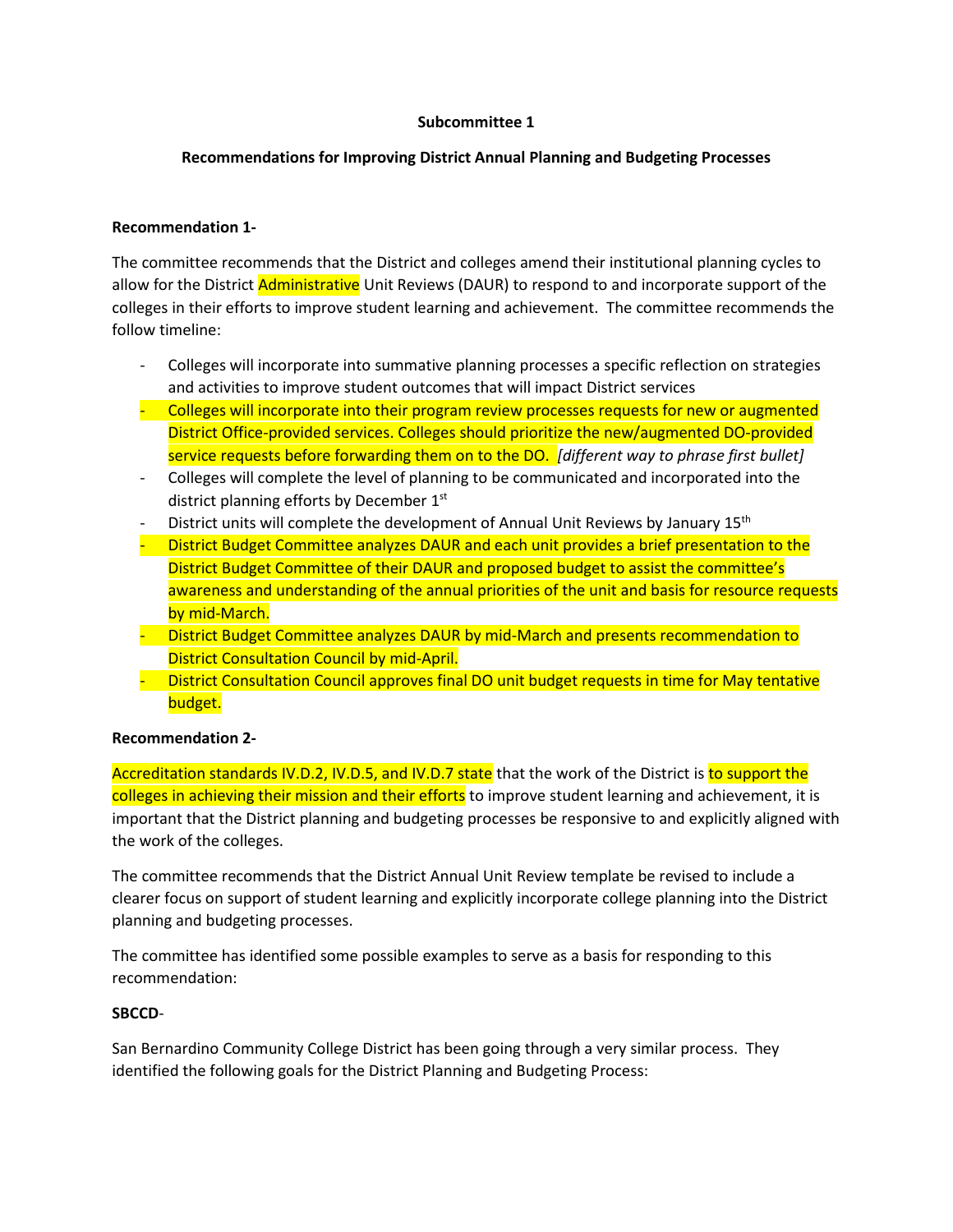# Improvement Goals for District Program Review 2018-2022

Based on feedback from the DSPPR Committee, ACCJC Ad-hoc Task Force, Partnership Resource Teams (PRT) visit, and goals in the District Institutional Effectiveness Partnership Initiative (IEPI), the DPR processes is being reviewed and updated to include the following areas of emphasis:

- 1. Refocus of District Program Review to be student and college centered
- 2. Strengthen ties between Campus's Program Review and District Program Review
- 3. Align District Resource Requests with Campus Strategic Goals and Initiatives
- 4. Increase the amount of qualitative and quantitative data and comparison cohorts available with an emphasis on productivity and staffing.
- 5. Develop and Assess Student Area Outcomes
- 6. Alignment with Campus and District Processes
- 7. Integrated Ranking of Departmental Resource Requests
- 8. Improve Reporting and Communication

District Program Review Template developed to address the District response to these program review goals (Program Review Appendix 2- Page 11):

# [http://www.sbccd.org/~/media/Files/SBCCD/District/Research/Program%20Review/District\\_Program\\_R](http://www.sbccd.org/%7E/media/Files/SBCCD/District/Research/Program%20Review/District_Program_Review_2018-2022.pdf) [eview\\_2018-2022.pdf](http://www.sbccd.org/%7E/media/Files/SBCCD/District/Research/Program%20Review/District_Program_Review_2018-2022.pdf)

The template includes several points at which integration or consideration of college planning is prompted in planning and in resource requests.

#### **Modified KCCD DAUR that includes features of attached template**

#### Attached KCCD DAUR template

#### **Recommendation 3-**

The committee recommends that the service units at the District Office implement a tool and process for gathering feedback on services and satisfaction from the district college in informing the administrative outcome assessment and program improvement on an annual basis every fall semester.

Kern Community College District is committed to continuous quality improvement. Posted here are the Kern Community College District Annual District Unit Reviews. Administrative Unit Reviews are annual documents created and used by District departments to develop and maintain quality services to support student learning and success. The Kern Community College District is committed to accessing its progress and achieving its strategic goals in an ongoing and systematic cycle of evaluation.

Most of the Administrative Outcomes included in the District Unit Reviews include some outcomes associated with providing quality and efficient services to the colleges within the district. However, none of the units have a process for soliciting feedback to assess the achievement of these learning outcomes. To strengthen and improve the assessment of service outcomes, the committee recommends that every unit responsible for providing services to the college engage in a process for soliciting feedback from appropriate constituent groups at the three colleges in the District.

The committee has identified some examples of service satisfaction surveys that district offices have administered to their district colleges to gather satisfaction data and feedback for each district unit: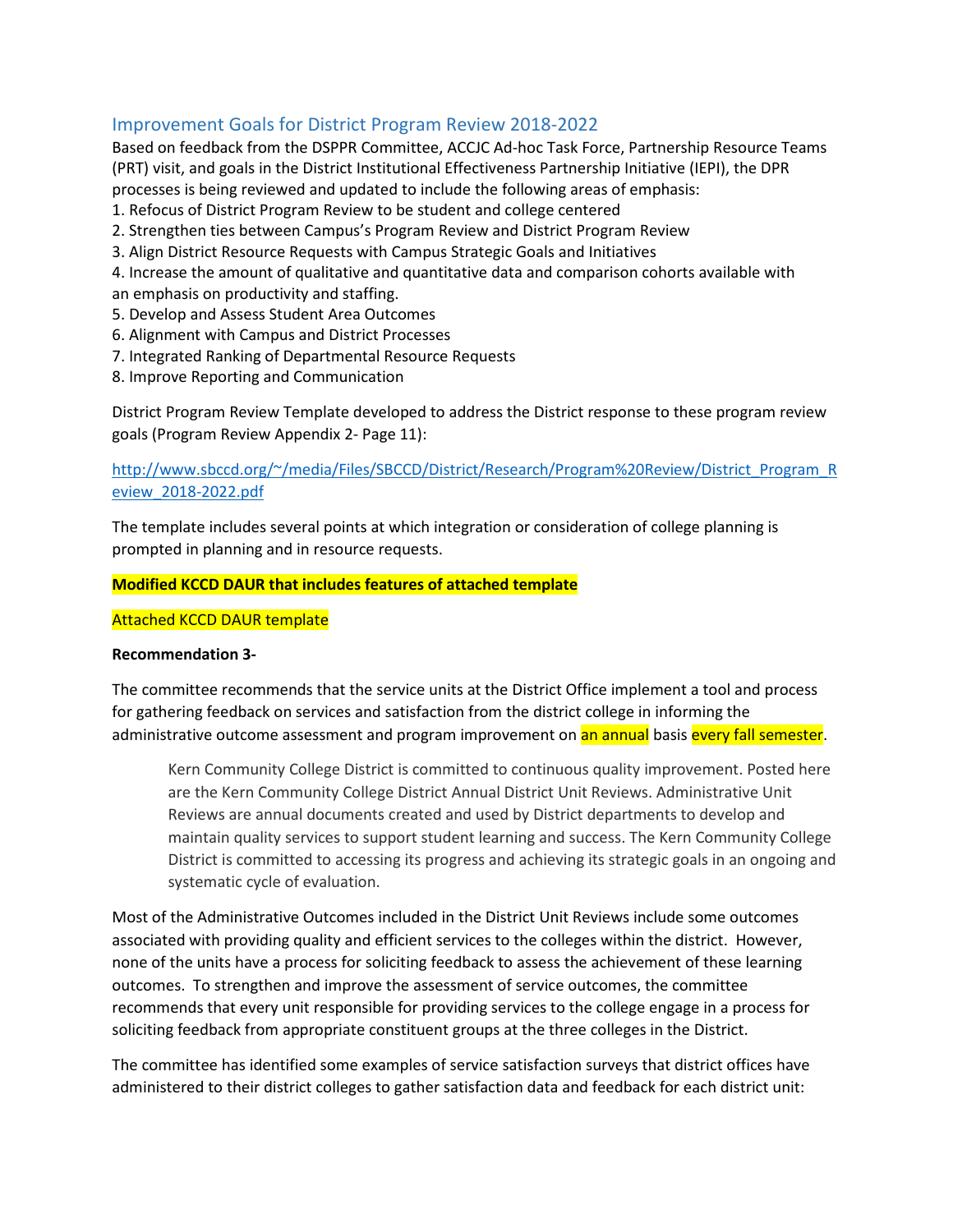# **Peralta Community College District:**

# [http://web.peralta.edu/programreview/files/2016/03/2015-16-Financial-Aid-Program-Review-including](http://web.peralta.edu/programreview/files/2016/03/2015-16-Financial-Aid-Program-Review-including-attachments-Ed-Services.pdf)[attachments-Ed-Services.pdf](http://web.peralta.edu/programreview/files/2016/03/2015-16-Financial-Aid-Program-Review-including-attachments-Ed-Services.pdf)

# **San Diego Community College District:**

[https://www.sdccd.edu/docs/Research/Rsrch%20Reports/Surveys/District%20Office%20Employee%20F](https://www.sdccd.edu/docs/Research/Rsrch%20Reports/Surveys/District%20Office%20Employee%20Feedback/Districtwide%20All%20Divisions%20Report_052616.pdf) [eedback/Districtwide%20All%20Divisions%20Report\\_052616.pdf](https://www.sdccd.edu/docs/Research/Rsrch%20Reports/Surveys/District%20Office%20Employee%20Feedback/Districtwide%20All%20Divisions%20Report_052616.pdf)

These reports are what is available on their websites as a report out, so also include responses. However, the survey questions and/or the instrument itself are also included.

# **Recommendation 4-**

The committee recommends the development of a resource request rubric or prioritization to be developed for the District units to use in developing and justifying resource requests and for the Districtwide Budget Committee to use for context in reviewing District unit budgets. The rubric should include a focus on alignment between the District resource request and college planning.

# **Porterville College Rubric:**

[https://kccd.sharepoint.com/:w:/r/sites/groups/dwbc/\\_layouts/15/Doc.aspx?sourcedoc=%7BFA526594-](https://kccd.sharepoint.com/:w:/r/sites/groups/dwbc/_layouts/15/Doc.aspx?sourcedoc=%7BFA526594-3999-4263-A3AF-96D71F11CA07%7D&file=Budget%20PC%20Rubric%2017_18%20-%20Copy.docx&action=default&mobileredirect=true) [3999-4263-A3AF-96D71F11CA07%7D&file=Budget%20PC%20Rubric%2017\\_18%20-](https://kccd.sharepoint.com/:w:/r/sites/groups/dwbc/_layouts/15/Doc.aspx?sourcedoc=%7BFA526594-3999-4263-A3AF-96D71F11CA07%7D&file=Budget%20PC%20Rubric%2017_18%20-%20Copy.docx&action=default&mobileredirect=true) [%20Copy.docx&action=default&mobileredirect=true](https://kccd.sharepoint.com/:w:/r/sites/groups/dwbc/_layouts/15/Doc.aspx?sourcedoc=%7BFA526594-3999-4263-A3AF-96D71F11CA07%7D&file=Budget%20PC%20Rubric%2017_18%20-%20Copy.docx&action=default&mobileredirect=true)

# **Cerro Coso Community College Rubric-**

**[https://kccd.sharepoint.com/:w:/r/sites/groups/CCBudgetDevelopment/\\_layouts/15/Doc.aspx?sourc](https://kccd.sharepoint.com/:w:/r/sites/groups/CCBudgetDevelopment/_layouts/15/Doc.aspx?sourcedoc=%7B1439B648-86FD-46CF-A476-BB10B4B7E354%7D&file=Resource%20Request%20Rubric%20Rev%202018-03.docx&action=default&mobileredirect=true) [edoc=%7B1439B648-86FD-46CF-A476-](https://kccd.sharepoint.com/:w:/r/sites/groups/CCBudgetDevelopment/_layouts/15/Doc.aspx?sourcedoc=%7B1439B648-86FD-46CF-A476-BB10B4B7E354%7D&file=Resource%20Request%20Rubric%20Rev%202018-03.docx&action=default&mobileredirect=true) [BB10B4B7E354%7D&file=Resource%20Request%20Rubric%20Rev%202018-](https://kccd.sharepoint.com/:w:/r/sites/groups/CCBudgetDevelopment/_layouts/15/Doc.aspx?sourcedoc=%7B1439B648-86FD-46CF-A476-BB10B4B7E354%7D&file=Resource%20Request%20Rubric%20Rev%202018-03.docx&action=default&mobileredirect=true) [03.docx&action=default&mobileredirect=true](https://kccd.sharepoint.com/:w:/r/sites/groups/CCBudgetDevelopment/_layouts/15/Doc.aspx?sourcedoc=%7B1439B648-86FD-46CF-A476-BB10B4B7E354%7D&file=Resource%20Request%20Rubric%20Rev%202018-03.docx&action=default&mobileredirect=true)**

# **SBCCD Prioritization Objectives:**

The following criteria is used to guide the recommendations of district priorities for resource allocation:

- $\Box$  Impact on students;
- $\Box$  Mandated activities related to facilities and safety;
- Accreditation requirements;
- $\Box$  Innovation;
- $\Box$  Impact on quality and comprehensiveness of program;
- $\Box$  The vision, mission, and values of the district;
- □ The District Strategic Plan;